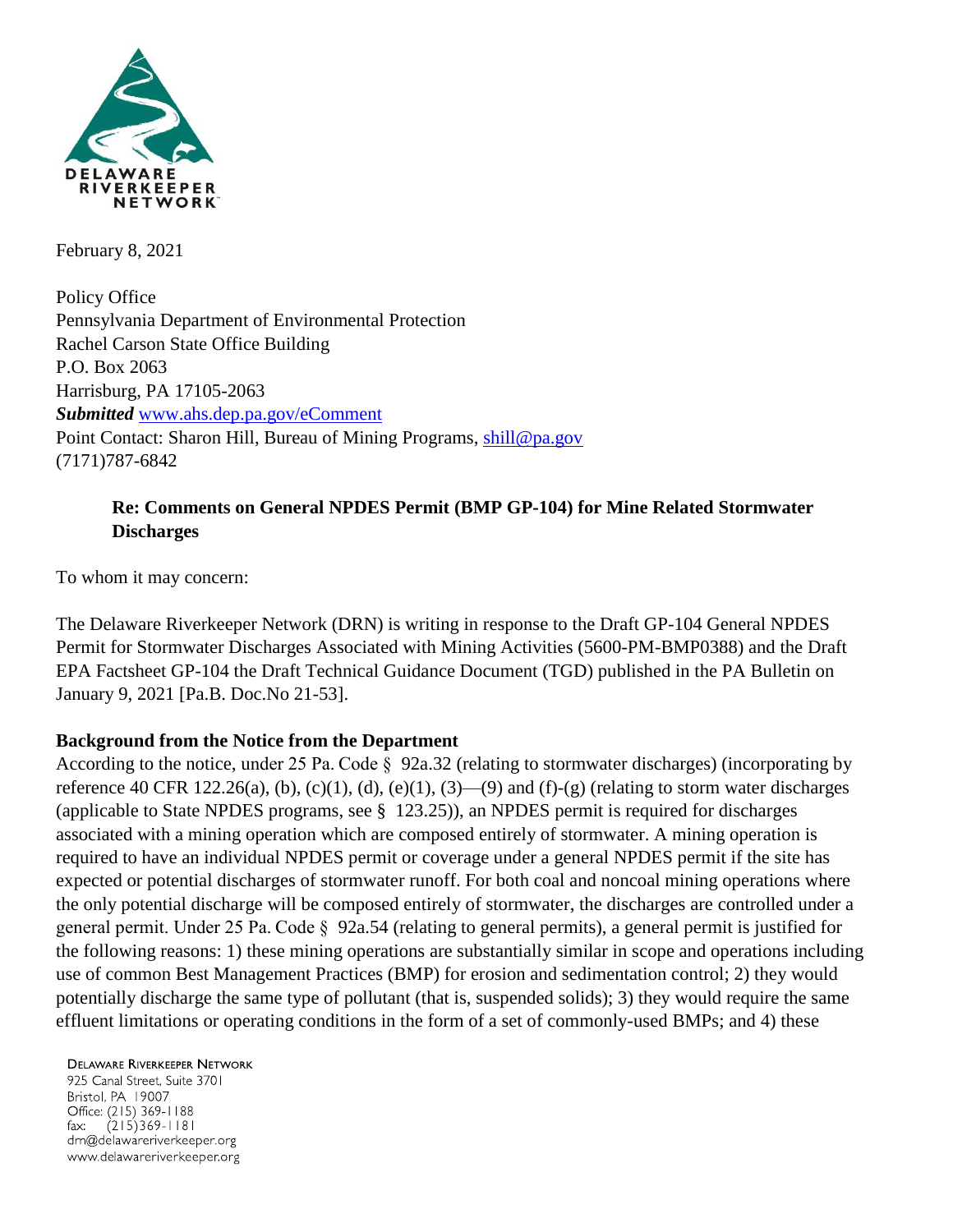operations, individually and cumulatively, do not have the potential to cause significant adverse environmental impact from stormwater discharges.

The United States Environmental Protection Agency has required extensive revisions to BMP GP-104 that will impact existing and potential operators. The proposed modifications to BMP GP-104 include the following:

• *Expiration date of coverage*—Coverage under this draft general permit would expire on the date the master General Permit expires. Coverage will no longer extend for 5 years from the date the operator is granted coverage. Those operators who currently have an authorization with existing coverage past February 2021 will receive a notice when the reissued permit has been published as final that will provide these operators the option to certify their acceptance of the reissued permit or apply for an individual NPDES permit. If they certify acceptance of the reissued permit, their coverage expiration date will revert to the expiration date of the reissued permit (2026). No additional fee will be required. New or reapplication for coverage (including renewal) will be issued under the 2021 reissuance of the permit and will all have the same 2026 expiration date regardless of the date coverage goes into effect. The Department is developing a process for easy renewal of coverage for those operators that need to continue coverage under the general permit after 2026.

• *Use in impaired watersheds*—This general permit can be used in impaired watersheds with some qualifications. No point source discharges are allowed to streams impaired for sediment-related causes under BMP GP-104. An applicant whose activities occur in a watershed designated as impaired for sediment-related causes will be required to implement nondischarging BMPs to account for all potential discharge. If the applicant cannot do this, they must obtain an individual NPDES permit. Additional content has been added to the Notice of Intent for this requirement.

• *Effluent limits*—Limits were changed to eliminate the 30-day average and Daily Maximum. Only an instantaneous maximum limit is included. This change was made to reflect operator sampling conducted mostly as a result of precipitation events where averages over several days or weeks could not be calculated. Additional requirements have been added to require minimized exposure of manufacturing, processing and material storage areas (including loading and unloading, storage, disposal, cleaning, maintenance and fueling operations) to rain, snow, snowmelt and runoff in order to minimize pollutant discharges.

• Standard conditions and definitions were updated to reflect consistency with the other revisions or current requirements.

• Applicability is extended to all noncoal general permits and to government-financed construction contracts/projects to reclaim coal mining areas.

According to the DEP (EPA) factsheet (revised 2021) the purpose of the document is to explain the basis for the terms and conditions of the reissued BMP GP-104, in accordance with 25 Pa. Code § 92a.53 (relating to documentation of permit conditions). The original BMP GP-104 was issued in 2010. It was reissued in 2016 after a brief administrative extension. The 2021 version is the 2nd reissuance and includes addition of coverage for Government Financed Construction Contract (GFCC) projects and for BMP GP-106 Reclamation of Forfeited Noncoal Mines. See section on Eligible Operation Types for description. The 2021 version also allows use of this GP in impaired watersheds with caveats. See section E. Use in Impaired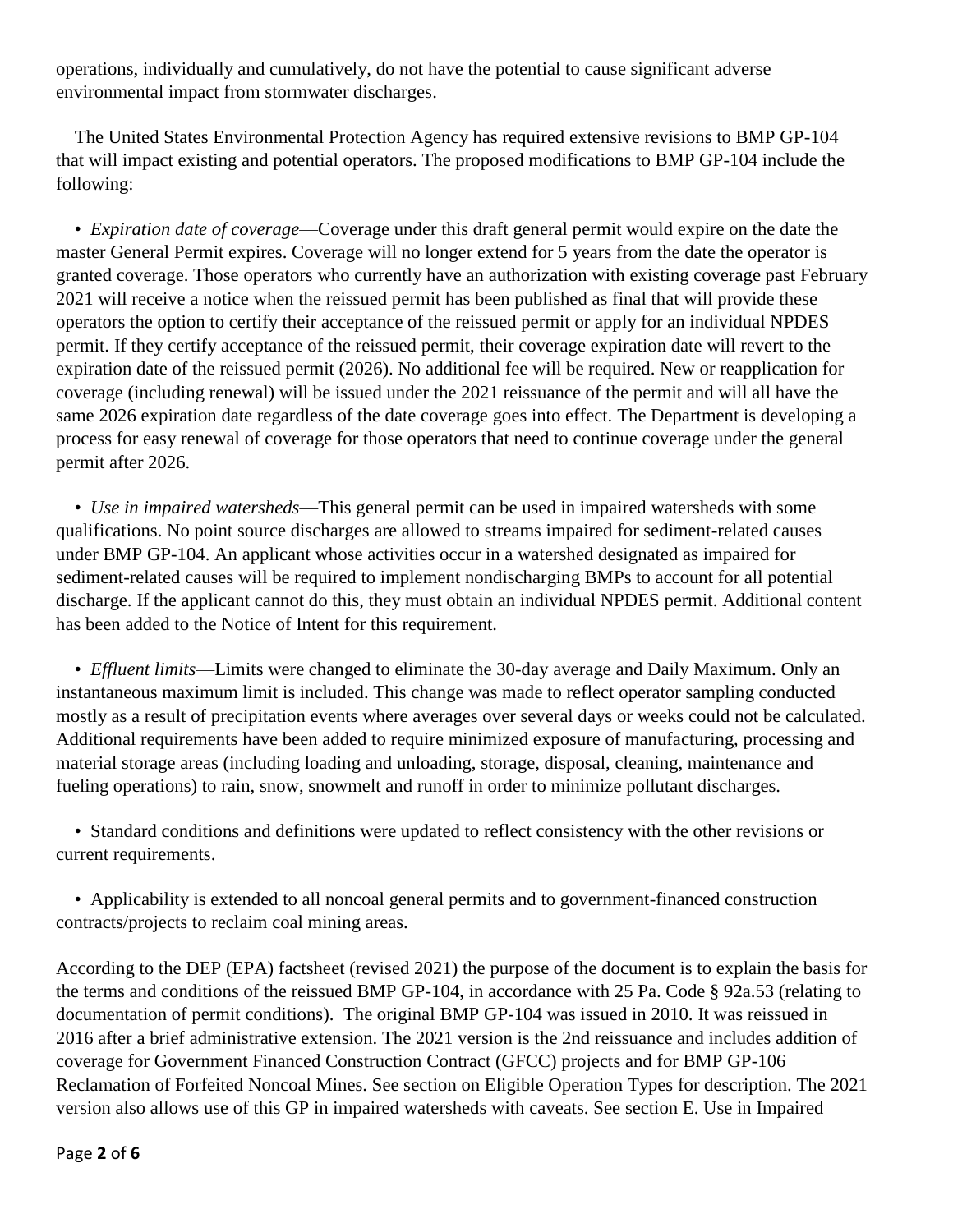Watersheds. This version clarifies the effluent limits requirements as grab samples with instantaneous maximum values. Finally, this reissuance aligns the expiration of operator coverage with the expiration date of the General Permit and prohibits spanning multiple version issuances.

First as part of this comment, DRN attaches comment provided to the Department on January 28, 2021 in regard to comments on the Draft Technical Guidance: Engineering Manual for Surface Mining Operations (563-0300-101) by the Delaware Riverkeeper Network (DRN).

### **DRN Comments and Questions on Factsheet\_GP-104**

### **A. Scope (Page 1 and 2)**

Due to the extent and long life and irreversible harms and impacts of both coal and non coal mining in Pennsylvania, DRN questions why a general permit for stormwater with disturbance of one acre or more continues to be accepted in the state for mining operations instead of an individual NPDES permit for any type of mining applicant looking to operate in the Commonwealth.

The Department lays out four reasons for allowing a general permit GP-104. DRN does not agree with these justifications and urges the Department to only consider individual NPDES permits for these highly disturbed construction mining activities that often have daily dust, compaction, industrial equipment, chemicals, diesel trucks, access roads, continual traffic, blasting of rock and other construction measures over the life of the mine – which is often decades. Though BMP's should be required, they should not come at the expense of allowing mines to operate with a general permit only – this is not protective to protect the streams and resources of the Commonwealth as required under various state laws and the Pennsylvania Constitution.

It is also unclear with a general permit what notice the public has to engage and provide input and have notice for these permits (see January 28, 2021 DRN comment) which is of great concern – again because of the industrial nature and long lifespan of these mining projects that often disrupt human and non human communities and the environment for decades.

The Department states, "the use of the BMP GP-104" by hundreds of operators since 2010 has demonstrated its effectiveness and suitability." ---- It is not clear what evidence the DEP is drawing from to make this determination. For the public review, greater detail is warranted especially with the track record that mining has in the Commonwealth. This is especially important since stormwater runoff is coming in contact with the mineral or mine waste.

The Department lists 6 bullets when a general permit is not allowed. DRN agrees that no general permits should be allowed if the mine is seeking to discharge to HQ and EV designated waters, including EV wetlands. DRN would go further to note operation within these special protection waters should require an individual permit (See January 28, 2021 DRN Comment). Class A and wild trout waters, wild & scenic rivers, and public lands held by DCNR should also be included in this section and not be allowed to have general permits issued due to their sensitive nature. Furthermore, DRN would urge the Department that impaired waters beyond just sediment related causes require an individual permit not the general permit.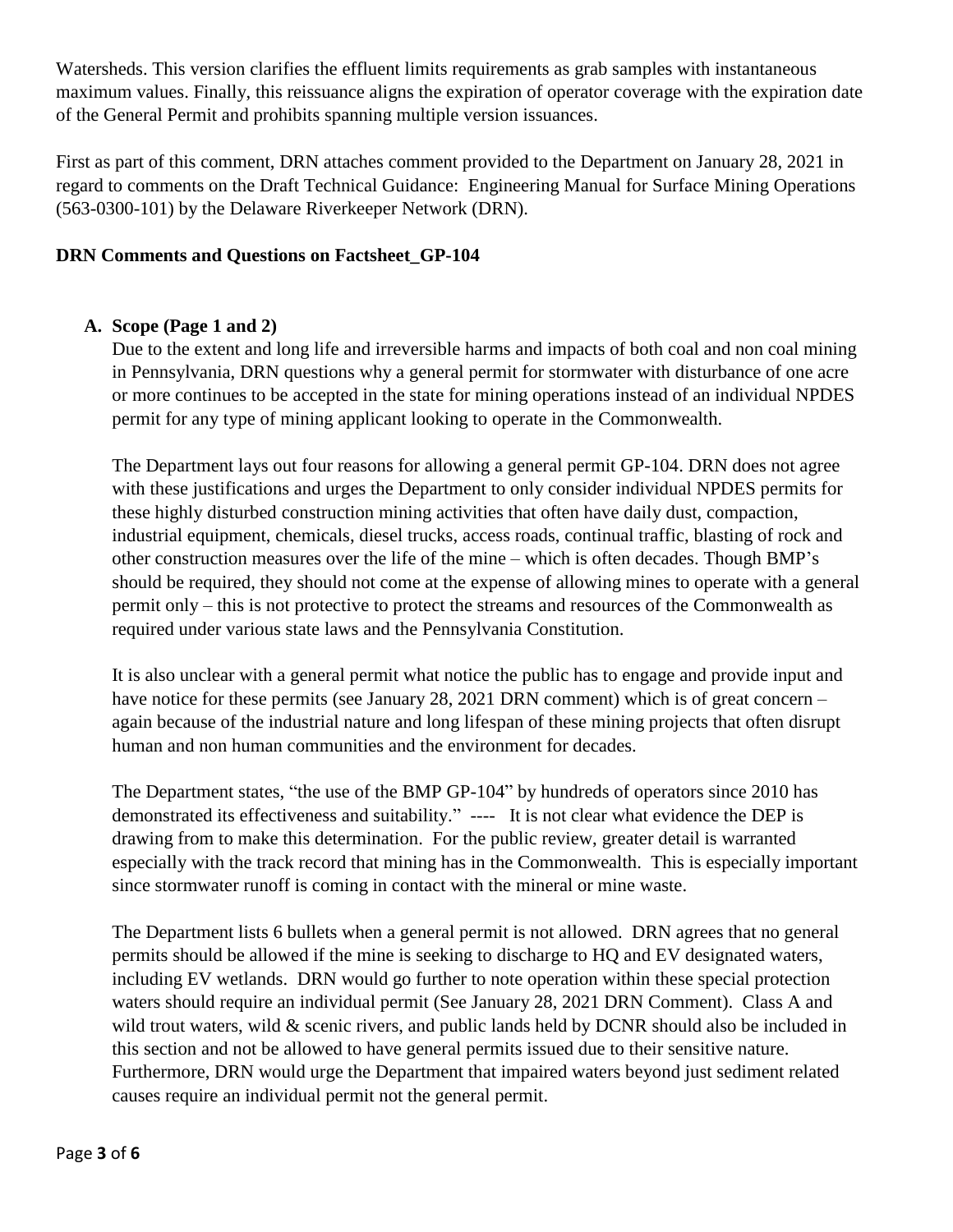By removing the general permit entirely from mining operations - this would also help clarify the Department's rationale here under the six bullets which are confusing. DRN believes that for mines of all types, there would always be substantive reason for an individual NPDES permit over a BMP GP-104 general permit.

DRN suggests in this section to add NPDES permit to be issued or denied, since it should not be assumed that all applications for mines would be approved especially due to past harms and legacy pollution from the mining industry.

In addition, it is important to add existing use determinations and monitoring by the Department and DEP biologists with field verification to ensure the proper use is being protected before the mining operation is denied or approved.

It is important to note that DEP still lags behind on toxic substances and state water quality criteria for all toxic substances related to mining. DRN is in support and has submitted comment regarding a more protective 0.3 mg/l manganese standard limit based on the science. DRN believes that manganese limits should be required for surface mining. The Draft TGD states that manganese is exempt if the raw water without treatment has a pH greater than 6.0 and iron less than 10 mg/L. Similarly, 25 Pa. Code§ 87.102(e) does not require a manganese limit. Human exposure to levels of manganese beyond those necessary for maintaining adequate health can lead to excess manganese in brain tissue resulting in symptoms that mimic Parkinson's disease. Depending upon the length and severity of the exposure, these neurological effects may result in permanent, irreversible damage to the brain.<sup>1</sup> Manganese is also harmful to aquatic life as it can be significantly bio-concentrated by aquatic biota at lower trophic levels.<sup>2</sup>

Numerous studies have shown that the effects of manganese on fish include impaired gill functions and hormonal and metabolic interference.<sup>3</sup> Excess manganese also has negative implications for water uses such as agriculture. The EPA found that irrigation water containing manganese at concentrations of slightly less than 1.0 mg/L to a few milligrams per liter may be toxic to plants when applied to soils with pH values lower than  $6.0<sup>4</sup>$  Although the Draft TGD cites the Chapter 93 water quality criterion of 1.0 mg/L for manganese, the Department of Environmental Protection (DEP) recently proposed changing the manganese criterion to 0.3 mg/L. DRN submitted comment supporting this DEP proposal in September 2020 and attended a Citizens Advisory Committee meeting on October 20 to testify to this stricter standard at the point of discharge. The proposed change to the stricter manganese limit should be taken into consideration for surface mining operations and stormwater NPDES permits.

BMPs should be required for any and all mines. Stating that explicitly on Page 2 would strengthen the protective language. The use of non discharge alternatives are best but at same time the mining operator should have strict narrative and numeric limits on the quality of the infiltration pits and there must be accountability to concerns that can occur from infiltration and evaporation.

 $\overline{a}$ 

<sup>&</sup>lt;sup>1</sup> PADEP Bureau of Clean Water. Rationale for the Development of Human Health Criterion for Manganese.

 $2$  Howe et al. (2005). Manganese and its compounds: environmental aspects. Centre for Ecology & Hydrology.

<sup>3</sup> Tuzuki et al. (2017). Effects of manganese on fat snook *Centropomus parallelus* (Carangaria: Centropomidae) exposed to different temperatures. *Neotrop. ichthyol. vol.15 no.4.*

<sup>4</sup> PADEP Bureau of Clean Water. Rationale for the Development of Human Health Criterion for Manganese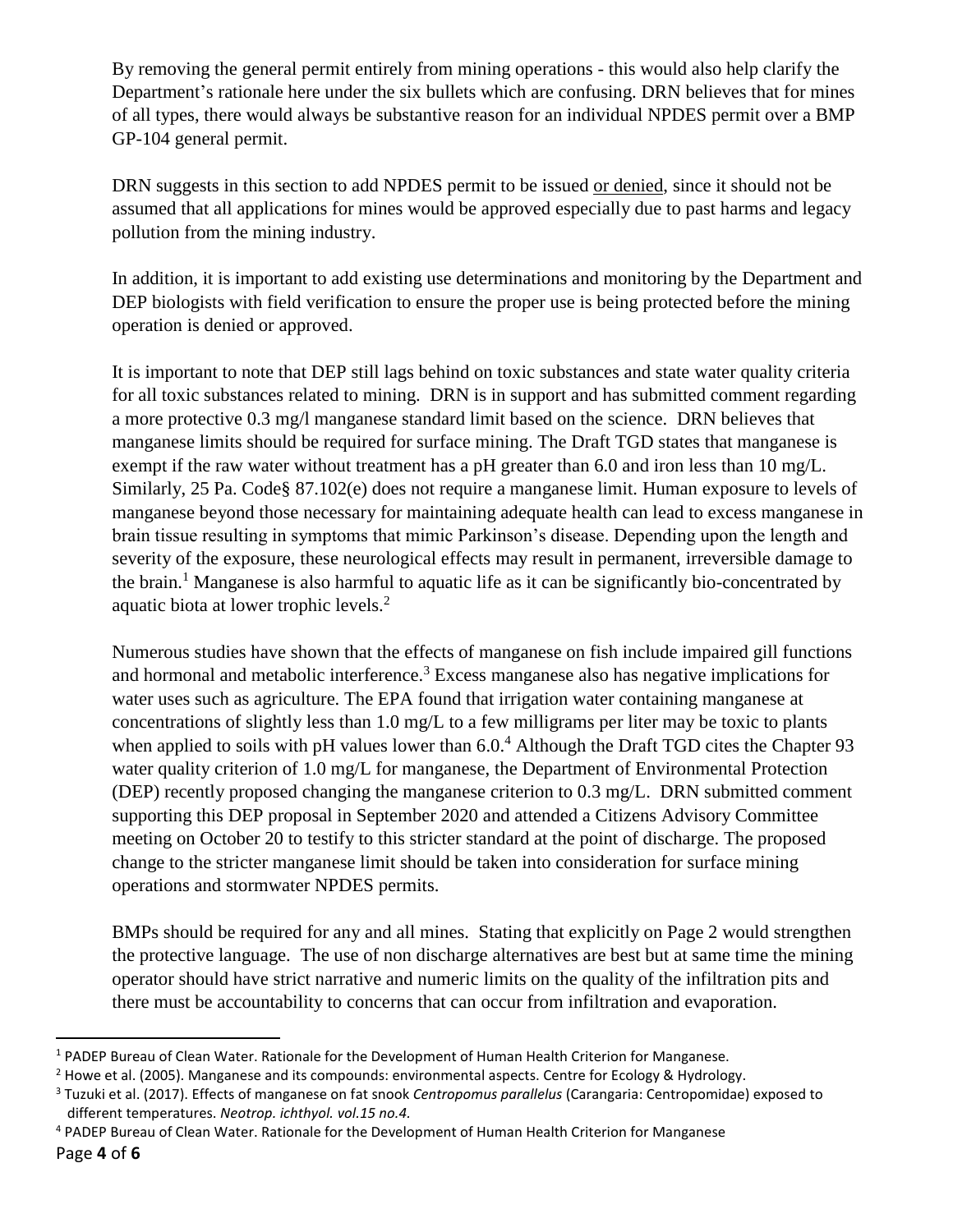### **B. NOI Requirements and Renewal of Coverage (Page 3 & 4)**

Please see January 28 DRN comment attached regarding the guidance manual with concerns pertaining to notice and opportunity for public comment, coordination of offices, need for consistent and stringent mining checks and balances throughout all the regions of the Commonwealth and a consistent centralized method of documentation. DRN would recommend that the mining authorization not be streamlined with the NPDES authorization and issued simultaneously – again to provide for more thorough agency review and public comment and hearings. Public hearings are a critical component to mining applications again due to the disruptive nature of these industrial operations for decades. Again, DRN suggests adding the language authorization or denial in the factsheet so it does not appear an application will automatically lead to authorization or the issuance of the permits.

DRN would recommend that if there is a change of ownership to the mine, there must be more reviews and checks put in place beyond just the new NOI to be submitted.

### **C. Eligible Operation Types**

DEP should spell out why it would allow for Coal and Large Noncoal Mining permits anything but an Individual NPDES permit due to the nature and concerns these operations cause. Why are bluestone mines allowed a "simplified permit application that may not include a discussion of BMPs for stormwater control"? This does not sound protective.

A description and definition of "forfeited sites" under GP-106 should be further explained.

### **D. Pollution Prevention and BMPs (Pages 5 & 6)**

Typical BMP's used at mine sites are sediment traps/basins, infiltration measures, vegetated swales, runoff capture, and various materials (silt fence/textiles/filters). Why aren't forested riparian buffers and use of trees included in these BMP's especially where streams and wetlands are located. Streams and wetlands would benefit from at least a 300 foot buffer from any active mining operations. The Pollution Prevention Plan and the NOI in this section again sound very streamlined and it is not clear how the public has ample opportunity to comment on these various approvals that are "incorporated into the permit coverage approval".

How are sink holes and surrounding changes addressed in the permitting process?

DRN recommends striking natural from the following: "Unlike typical earth disturbance permits, mining activities create a natural collection area in the excavation pit."

With more frequent and intense rain storms and flooding events due to catastrophic climate destabilization, DRN recommends updating the BMP design to better accommodate the changing climate and flood events. BMPs designed to accommodate runoff from a 10-yr 24 hour storm event may not be adequate to protect streams from sediment and other harms and associated pollutants from these mines.

Pertaining to metals of iron and manganese – see our past comment above. Is the decades of data by the Department readily available to the public for review pertaining to the claim that no metals or